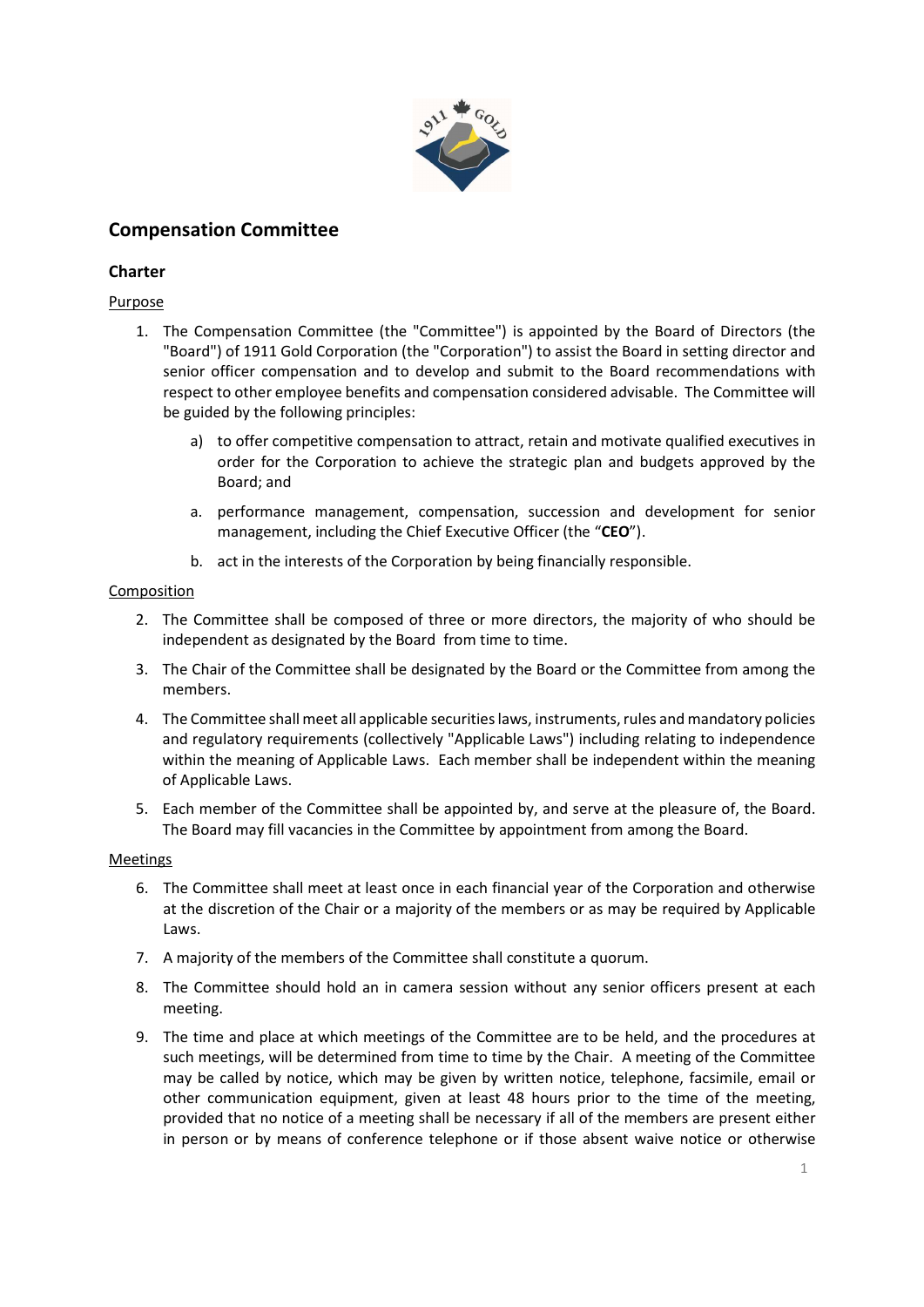

signify their consent to the holding of such meeting.

- 10. Members may participate in a meeting of the Committee by means of conference telephone or other communication equipment.
- 11. The Committee shall keep minutes of its meetings, which shall be available for review by the Board. Minutes will not be kept of the in camera sessions.
- 12. The Committee may appoint any individual, who need not be a member, to act as the secretary at any meeting.
- 13. The Committee may invite such directors, senior officers and other employees of the Corporation and such other advisors and persons as is considered advisable to attend at any meeting of the Committee.
- 14. Any matter to be determined by the Committee shall be decided by a majority of the votes cast at a meeting of the Committee called for such purpose. Any action of the Committee may also be taken by an instrument or instruments in writing signed by all of the members of the Committee (including in counterparts) and any such action shall be as effective as if it had been decided by a majority of votes cast at a meeting of the Committee called for such purpose.
- 15. The Committee shall report its definitive determinations and recommendations to the Board.

#### Resources and Authority

- 16. The Committee has the authority to:
	- a. engage, at the expense of the Corporation, independent counsel and other experts or advisors as is considered advisable, including compensation consultants to assist in determining appropriate compensation policies and levels, provided that any services to be provided by any such compensation consultants must be pre-approved by the Committee and, any services to be provided by any such compensation consultants at the request of the senior officers, must be pre-approved by the Chair;
	- b. determine and pay the compensation for any independent counsel and other experts and advisors, including compensation consultants, retained by the Committee;
	- c. conduct any investigation it determines is appropriate; and
	- d. request any senior officer or other employee, or outside counsel for the Corporation, to attend any meeting of the Committee or to meet with any members of, or independent counsel or other experts or advisors to, the Committee.

#### Responsibilities

#### (a) Remuneration of Senior Officers

- 17. The Committee is responsible for:
	- a. reviewing and making recommendations to the Board with respect to the compensation policies and practices of the Corporation;
	- b. annually reviewing and recommending to the Board for approval the remuneration of the senior officers of the Corporation, namely, the Chief Executive Officer (the "CEO"), the Chief Financial Officer, any Vice-President and any other employee of the Corporation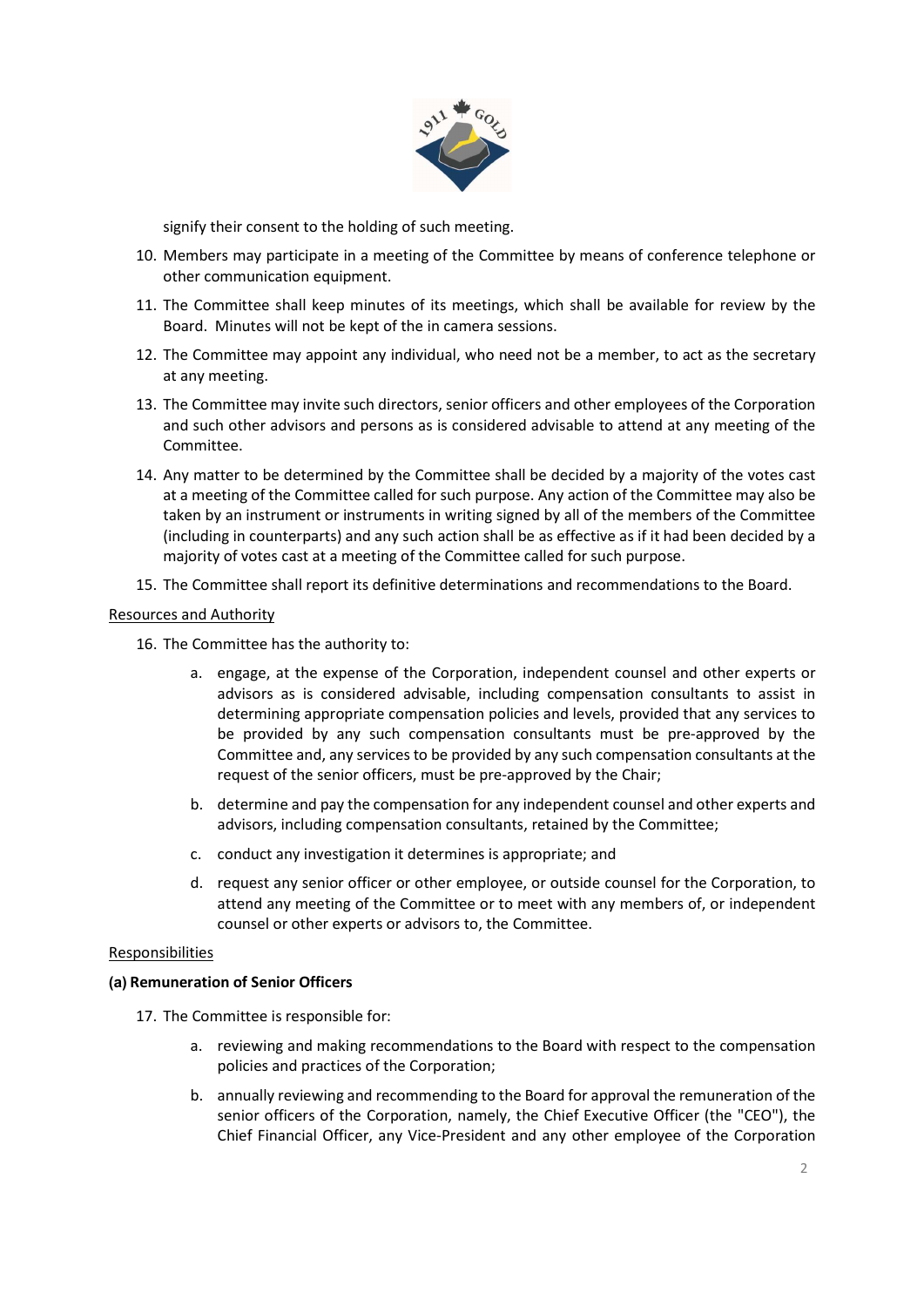

having a comparable position as may be specified by the Board (collectively the "Senior Executives"), with such review being carried out in consultation with the CEO, other than the remuneration of the CEO;

- c. reviewing and approving executive employment contracts including provisions for termination or change of control and ensuring consistency with best governance practices;
- d. reviewing the goals and objectives of the CEO for the next financial year of the Corporation and providing an appraisal of the performance of the CEO following the completion of each financial year;
- e. meeting with the CEO on at least an annual basis to discuss goals and objectives for the other Senior Executives, their compensation and performance;
- f. reviewing and making a recommendation to the Board on the hiring or termination of any Senior Executive or on any special employment contract containing, or including, any retiring allowance or any agreement to take effect, or to provide for the payment of benefits, in the event of a termination or change of control of the Corporation affecting, a Senior Executive or any amendment to any such contract or agreement;
- g. making, on an annual basis, a recommendation to the Board as to any incentive award to be made to the Senior Executives under any incentive plan or under any employment contract of a Senior Executive;
- h. on an annual basis, comparing the total remuneration (including benefits) and the main components thereof of the Senior Executives with the remuneration of peers in the same industry; and
- i. annually identifying any risks associated with the compensation policies and practices of the Corporation that are reasonably likely to have a material adverse effect on the Corporation, considering the implications of any such risks and, to the extent deemed necessary by the Committee, establishing practices to identify and mitigate compensation policies and practices that could encourage Senior Executives to take inappropriate or excessive risks.

## (b) Remuneration of Directors

18. On an annual basis, the Committee should review and make a recommendation to the Board with respect to the remuneration of directors.

#### (c) Share Ownership Guidelines

19. The Committee should review, and make a recommendation to the Board with respect to, any share ownership guidelines applicable to the Senior Executives and the directors and review the shareholdings of the Senior Executives and directors based on such guidelines established from time to time.

## (d) Equity Based Compensation Plans

- 20. The Committee is responsible for:
	- a. ensuring that any required regulatory approval and shareholder approval is obtained for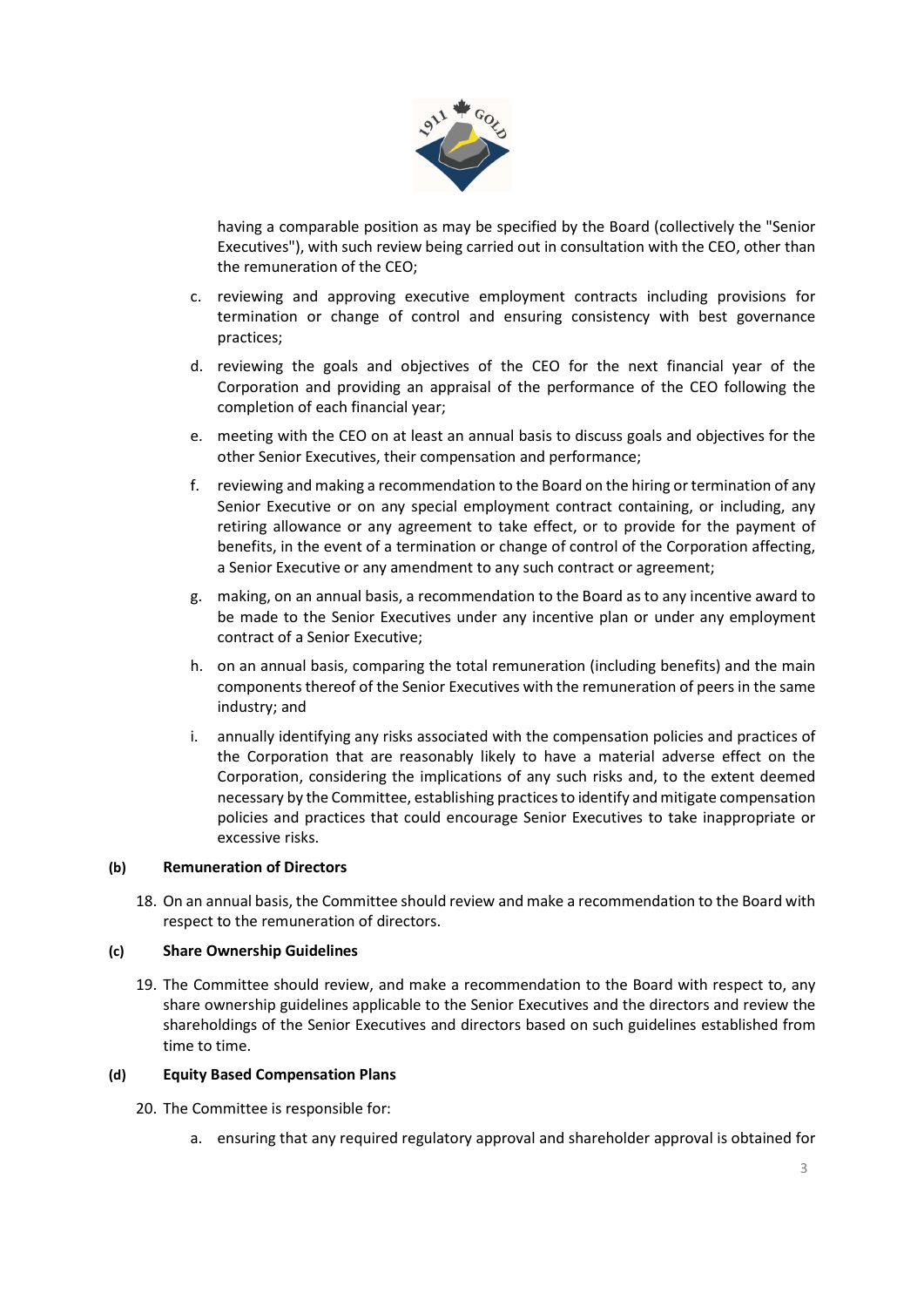

any equity based compensation plan of the Corporation;

- b. overseeing the equity based compensation plans of the Corporation; and
- c. determining those directors, Senior Executives, other employees and consultants of the Corporation who are entitled to participate in the equity based incentive plans of the Corporation, the number of options, common shares or other equity based securities of the Corporation allocated to each participant under each such plan, if any, the time or times when the ownership of such common shares or other equity based securities will vest for each participant and administer all matters relating to any equity based incentive plan of the Corporation and any employee bonus plan of the Corporation to which the Committee has been delegated authority pursuant to the terms of such plan or by a resolution passed by the Board.

#### (e) Public Disclosure

21. The Committee should review, and make a recommendation to the Board with respect to, any disclosure related to executive compensation included in any management information circular of the Corporation for any meeting of the shareholders of the Corporation and review and approve the report on executive compensation required by Applicable Laws to be included in any management information circular of the Corporation.

#### (f) Other Responsibilities

- 22. The Committee should review and assess the adequacy of this Charter from time to time and at least annually and submit any proposed amendments to the Board for consideration.
- 23. The Committee should perform any other activities consistent with this Charter and Applicable Laws as the Committee or the Board deems advisable.

#### Chair

- 24. The Chair of the Committee should:
	- a. provide leadership to the Committee and oversee the functioning of the Committee;
	- b. chair meetings of the Committee, unless not present, including in camera sessions, and report to the Board following each meeting of the Committee on the activities, and any material recommendations and decisions, of the Committee and otherwise at such times and in such manner as the Chair considers advisable;
	- c. ensure that the Committee meets at least twice per financial year of the Corporation and otherwise as is considered advisable;
	- d. in consultation with the Chairman of the Board and the members, establish dates for holding meetings of the Committee;
	- e. ensure that Committee materials are available to any director upon request;
	- f. act as liaison and maintain communication with the Chair of the Board, the Lead Director, if any, and the Board;
	- g. report annually to the Board on the role of the Committee and the effectiveness of the Committee in contributing to the effectiveness of the Board;